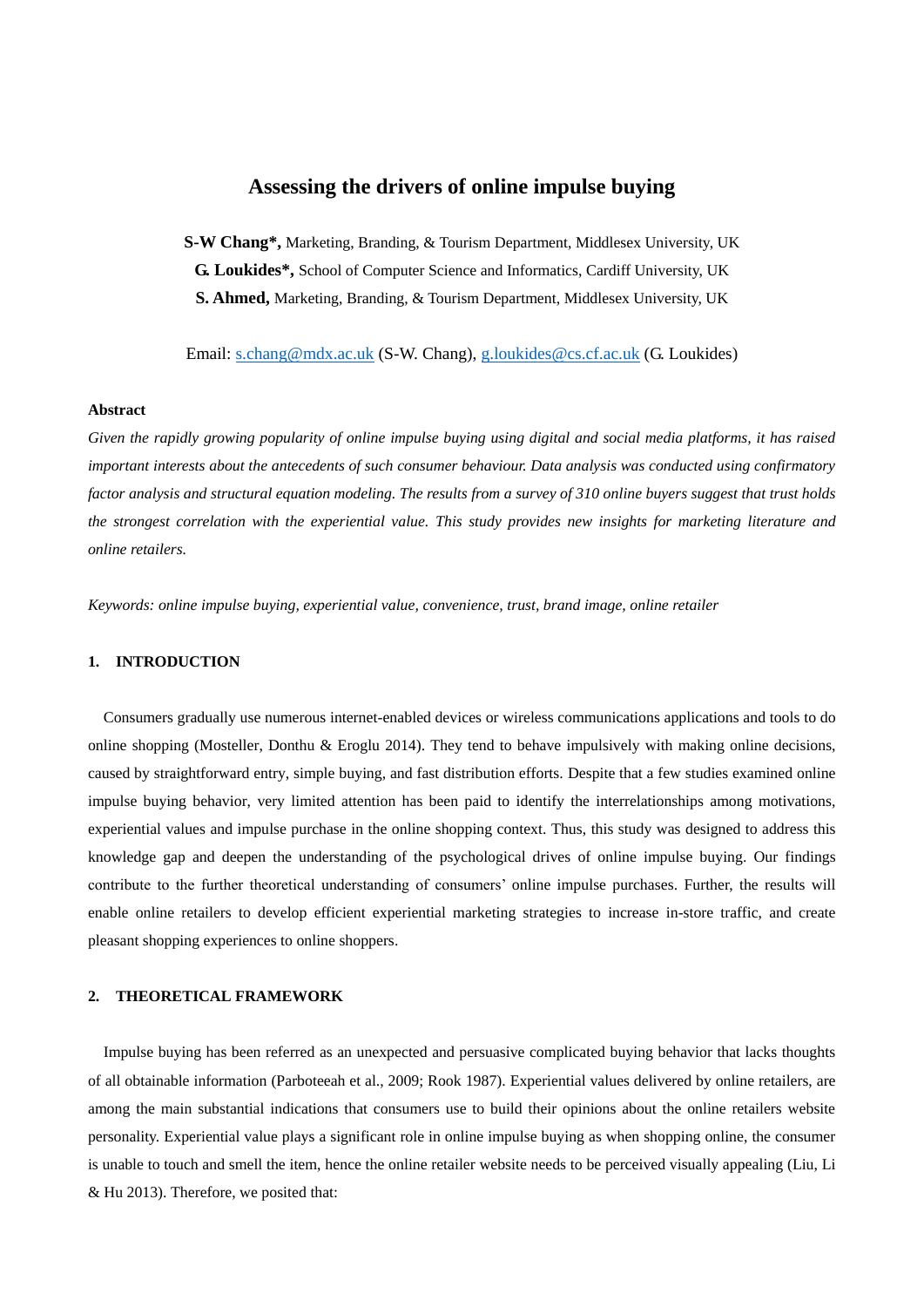#### *H1: Experiential value has a positive impact on online impulse buying.*

Shopping for convenience is one of the main motivations for consumers to do online shopping because customers dedicate less time to shopping and more time to other activities. Nonetheless, very few prior studies analytically investigated the outstanding magnitudes of online shopping convenience in a thorough and logical approach. Convenience shopping allows customers to have more pleasant experience of making purchase impulsively, therefore it has a positive impact on experiential value. Most consumers' view online shopping as a simple procedure and easy to complete a purchase. As most people tend to have busy lifestyles, online shopping allows consumers to make purchases whenever they want, and shop in the privacy of their own home (Mohamed et al., 2014). Therefore, we hypothesised that:

*H2: Convenience has a positive impact on experiential value. H3: Convenience has a positive impact on online impulse buying.*

Trust exists when one party is confident of an exchange partner's reliability and integrity'' (Morgan & Hunt, 1994, p.23). When consumers trust the website it helps handle their suspicions about risk and security of their personal information. Online trust stimulates online shoppers to buy from particular online retailers. We proposed the following hypotheses:

*H4: Online trust has a positive impact on experiential value. H5: Online trust has a positive impact on online impulse buying.*

In the e-commerce setting, reputable businesses and brand names are implemented by consumers as replacements for product knowledge when they decide to do online shopping (Ward & Lee 2000). A good brand name for the product or online retailers can help customers lower their purchase risk as they are unable to physically touch or feel the products. Consumers tend to shop online for products or services with well-known brand names (Lee & Tan 2003). A good brand image will help attract the customer to visit the website and make an impulse purchase. Thus, the following hypotheses were formulated:

*H6: Brand image has a positive impact on experiential value.*

*H7: Brand image has a positive impact on online impulse buying.*

The mediating role of experiential value is under-explored within the context of online impulse buying. Convenience needs influence the degree of online impulse buying through the subjective judgement of experiential value towards the online retailers. We posited that convenience shopping may enhance experiential value, which in turn may positively impact the likelihood of online impulse buying. Based on this rationale, the following hypothesis was proposed: *H8: Experiential value mediates the relationship between convenience and online impulse buying.*

An individual customer who trust an online retailer might have a positive experiential value to that retailer which in turn leads to the online impulse behaviour. Customers who make online impulse purchases are largely motivated by the desire to obtain a favourable shopping experience through the trustworthy online retailers. Based on the above reasoning, the following hypothesis was proposed:

*H9: Experiential value mediates the relationship between online trust and online impulse buying.*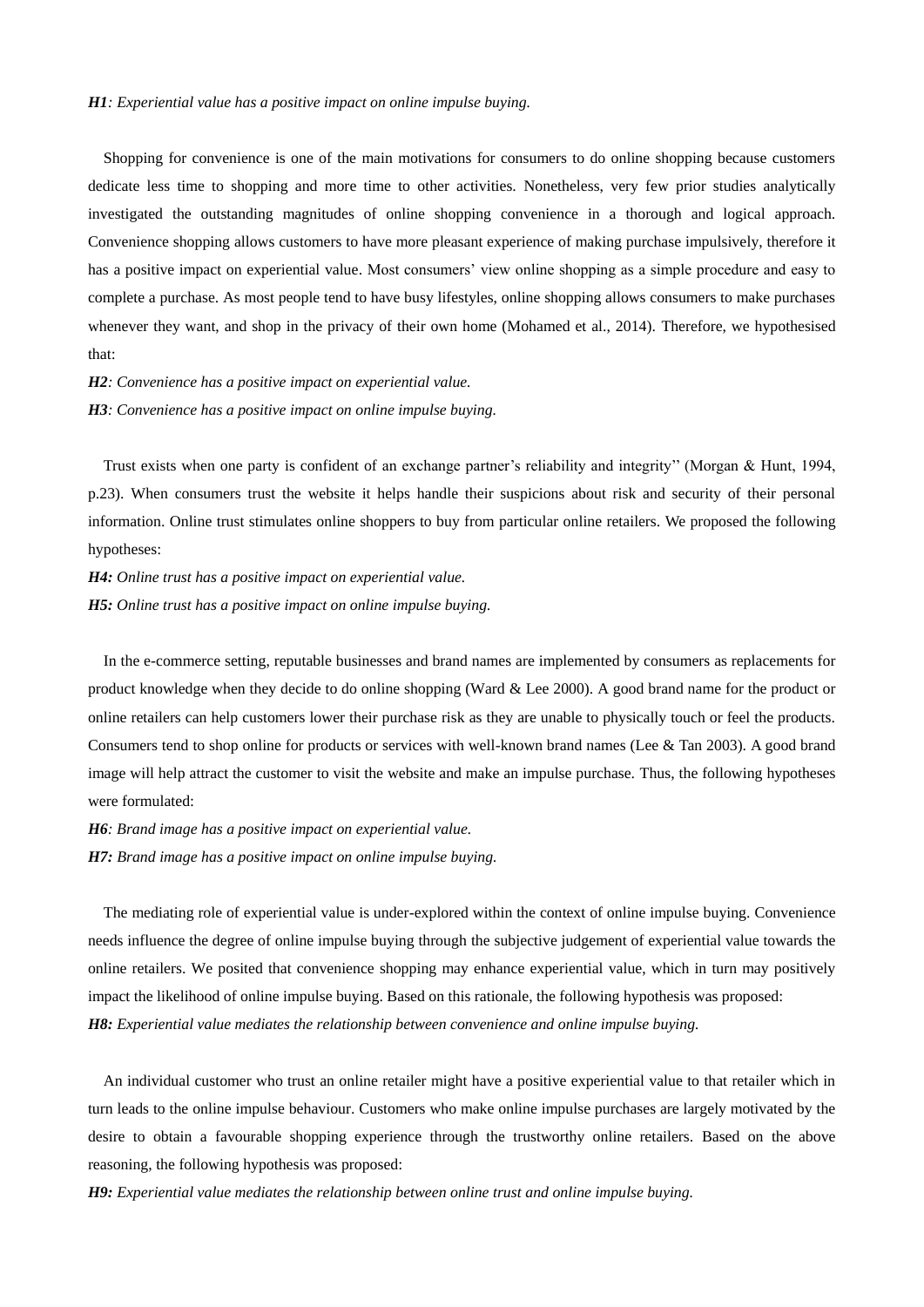The greater the influence of brand image on online impulse buying, the more likely that the customer has a favorable attitude toward the brand, which results in a higher level of experiential value with a specific online retailer. In mediation concepts, we assumed that the brand image of an online retailer is a critical factor influencing experiential value, which in turn is likely to result in online impulse behavior. We therefore hypothesised that: *H10: Experiential value mediates the relationship between brand image and online impulse behavior.*

# **3. METHOD**

Participants are those who made an online impulse purchase in the past six months. Reliable measurement items of survey instrument were chosen through a comprehensive review of the literature and were reformulated to fit the current online shopping context. Convenience questions were developed from Karayanni (2003) and Swinyard & Smith (2003). Experiential value items were adapted from Souitaris & Balabanis (2007). Online trust items were obtained from Liao, Liu & Chen (2011) and Martín, Camarero & José (2011).Online impulse buying items were operationalised from Youn & Faber (2000) and Rook & Hoch (1985). Brand image items were developed from Yoo et al. (2000). All measurement items were measured on a 7-point Likert scale anchored from "strongly disagree" (1) to "strongly agree" (7). 30 valid subjects were pretested via self-administered questionnaire to examine measurement efficacy. Cronbach's α of each construct achieved the threshold of 0.7 (0.743**≤**α≤0.911), indicating a good internal consistency across measures (Nunnally & Berstein, 1994).The survey data were collected through convenience sampling and 310 valid questionnaires were retained. Females comprised 59 % of the total samples and males 41%, which is in accordance with Tifferet & Herstein (2012) that women have a higher level of impulse buying. The majority of respondents were between 18 and 25 years old (61.9%), followed by the age bracket of 25-30 years (20.6%). 63.9 % held a bachelor's degree followed by 28.4% graduated with a master's degree. Given that the data were obtained from a single face to face survey, common method bias was assessed using Harman's one-factor test (Podsakoff et al. 2003). All constructs were entered into an unrotated principal component analysis. Five factors showed with eigenvalues greater than one. No single factor was dominant hence common method bias was not a problem to the study.

### **4. RESULTS**

Following Anderson & Gerbing (1988) procedure, confirmatory factor analysis (CFA) was initially conducted to evaluate the validity of each construct in the research model and structural equation modeling (SEM) was employed to examine the causality among each constructs (Hypotheses testing) in the proposed model. The model fit indices of measurement model were satisfactory (CMIN/DF=1.473, GFI=.960, AGFI=.923, NFI=.963, RFI=.938, IFI=.988, TLI=.979, CFI=.988, RMSEA=.039). Indicator loadings range from .654 to .876, meeting the recommended threshold between 0.5 to 0.95 (Bagozzi & Yi, 1988). Given that CR (composite reliability) and AVE (average variance extracted) of each construct both achieved the acceptance value of 0.7 and 0.5 respectively, all constructs were revealed as highly reliable and indicated a high portion of variance in items explained by the construct (Bagozzi & Yi, 1988). Moreover, each construct's CR exceeded its AVE (Hair et al., 1998; Fornell & Larcker, 1981). Convergent validity of the measurement model was therefore confirmed. Furthermore, results indicated that each square root of AVEs is larger than its correlations with the other constructs, thereby discriminant validity was confirmed (Fornell & Larcker, 1981).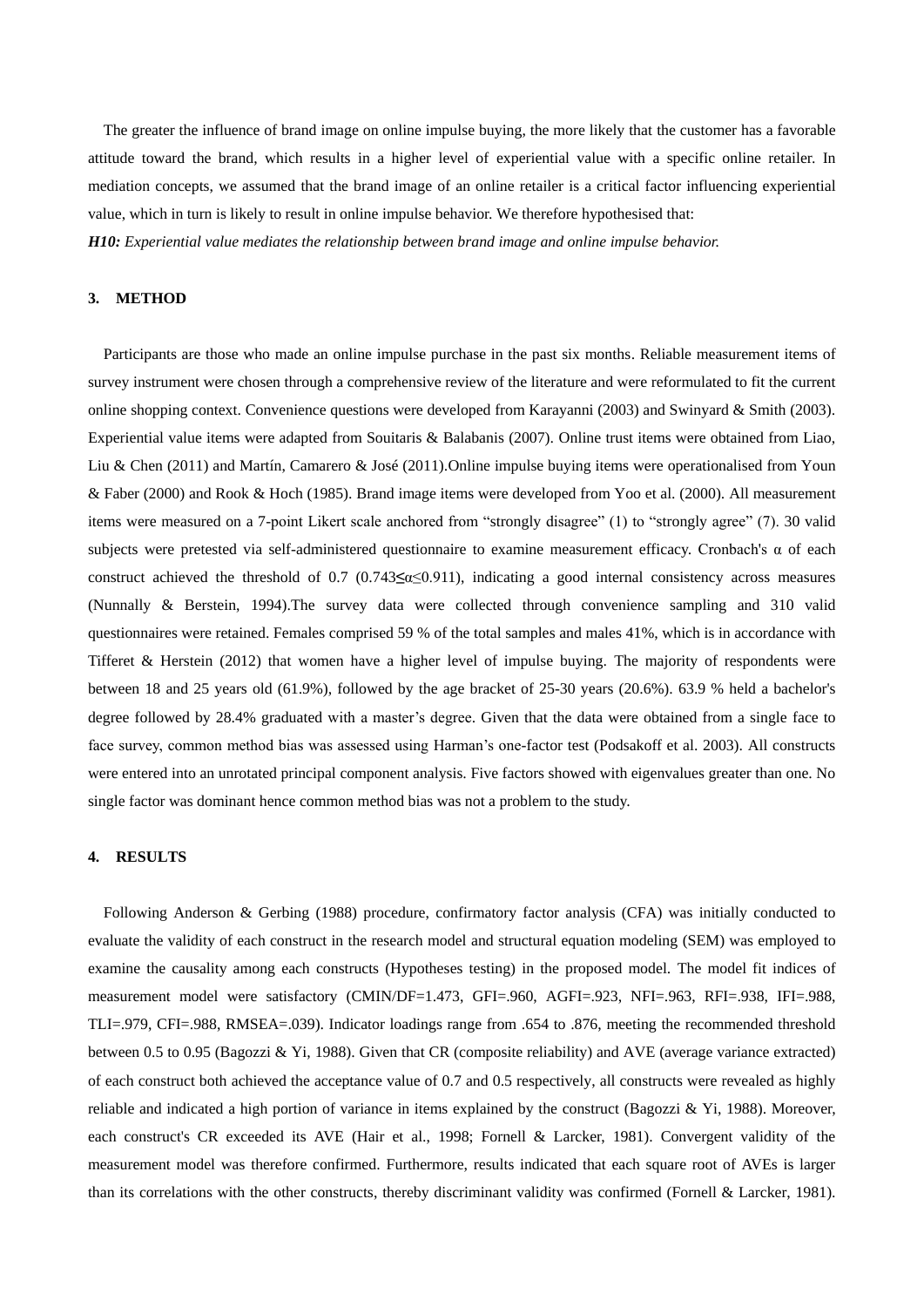The results of structural model analysis were adequate (CMIN/DF=1.467, GFI=.962, AGFI=.927, NFI=.963, RFI=.938, IFI=.988, TLI=.979, CFI=.988, RMSEA=.039).

Results showed that 8 of 10 hypotheses were supported, while H8 and H10 were rejected. The link between experiential value and online impulse buying was significant positive  $(\beta=0.291, p=0.001)$ , supporting H1. The path between convenience and experiential value was positive and significant (β=0.292, p<0.001), supporting H2. The relationship between convenience and online impulse buying was significantly positive (β=0.228, p<0.001), supporting H3. The significantly positive relationship between online trust and experiential value was found (β=0.511, p<0.001), hence H4 was supported. The path between online trust and online impulse buying was significantly positive (β=0.28, p<0.001), supporting H5. A significant and positive relationship between brand image and experiential value was found (β=0.201, p=0.04), supporting H6. H7 was supported (β=0.249, p<0.001), indicating that brand image influences online impulse buying positively. The results from Sobel's z-statistic test (Sobel, 1982) only confirmed the mediating effect of experiential value on the relationship between online trust and online impulse buying (Z=2.945, p=0.003), supporting H9 but rejecting H8 & H10. 65.7% of the variance was explained by online impulse buying, followed by experiential value that explained 57.1% of the variance.

## **5. CONCLUSION**

This study assessed and incorporated a theoretical model of antecedents of online impulse buying. The findings support the research model and give support to most of the hypotheses along with conforming to the relevant literature. Consistent with Chen & Lee, (2008), customers who have trust in online retailers are most likely to make an online transaction. Online trust appears to be a strong predictor of experiential value in the online shopping and experiential value was found to mediate the influence of trust on the online impulse purchase. In line with Liu, Li & Hu,  $(2013)$ , the needs for convenience result in online impulse buying. Individuals that find online shopping compatible with their lifestyles may consider convenience as important advantage to manage their busy schedules. Similar to Shobeiri, Mazaheri & Laroche, (2014), a strong brand image attracts the consumer to visit the online retailer's website and reduce the risk associated with an online impulse purchase.

#### **6. REFERENCES**

Bagozzi, R. P. & Yi, Y. (1988). "On the evaluation of structural equation models". *Academic of Marketing Science*, 16, pp. 76-94.

Fornell, C., & Larcker, D.F. (1981). "Evaluating structural equation models with unobserved variables and measurement error". *Journal of Marketing Research*, 18(1), pp. 39–50.

Hair, J., Anderson, R., Tatham, R., & Black, W. (1998). *Multivariate Data Analysis*. (5th ed). Upper Saddle River: NJ, Prentice Hall.

Karayanni, D. A. (2003). "Web-shoppers and non-shoppers: Compatibility, relative advantage and demographics". European Business Review, 15(3), 141-152.

Lee, K.S., & Tan, S.J., (2003) "E-retailing versus physical retailing. A theoretical model and empirical test of consumer choice". *Journal of Business Research*, 56 (11), 877–885.